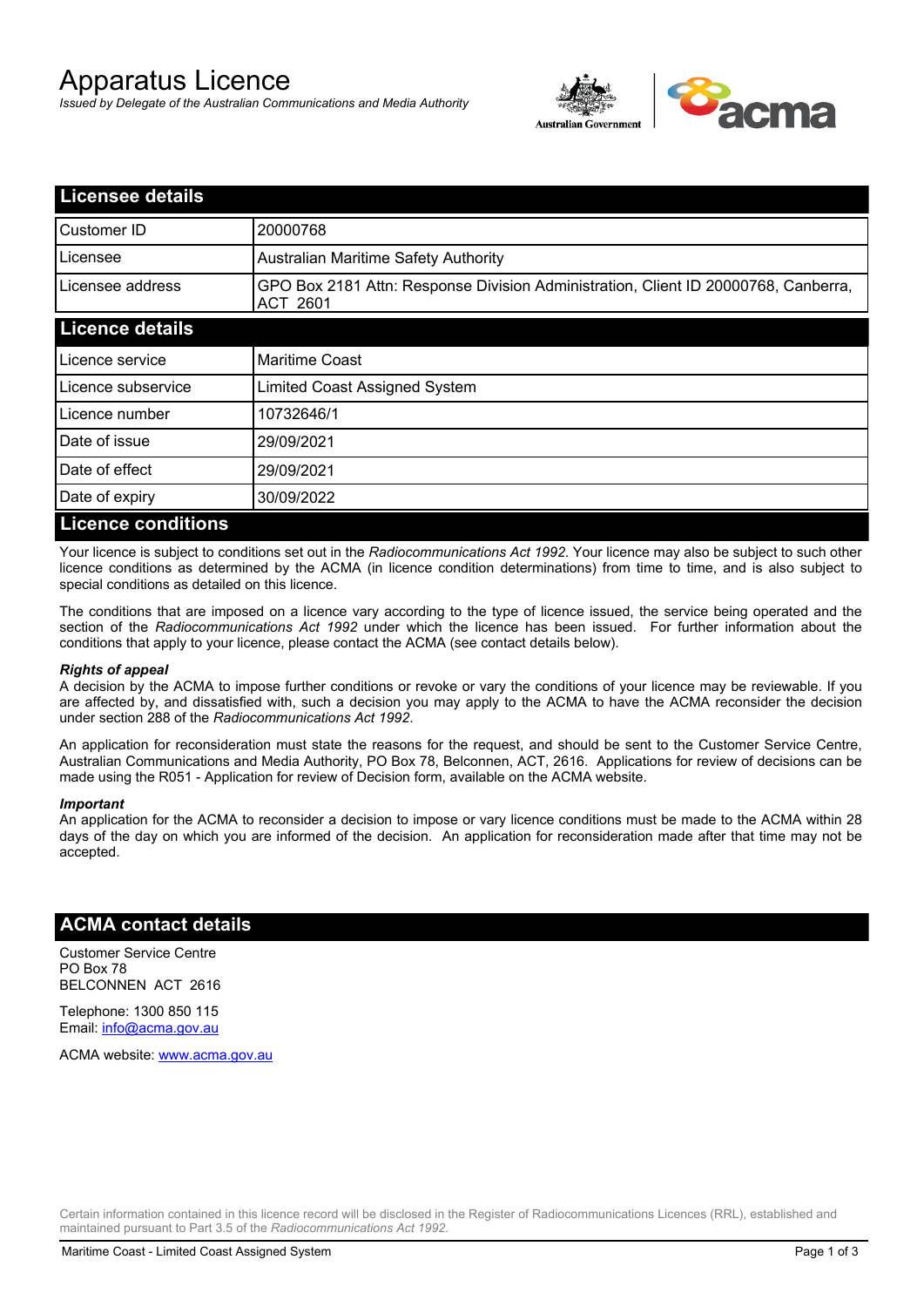# **Advisory Notes applying to licence no.: 10732646/1**

Conditions applicable to the operation of Limited Coast Assigned System authorised under this licence can be found in the Radiocommunications Licence Conditions (Apparatus Licence) Determination and the Radiocommunications Licence Conditions (Maritime Coast Licence) Determination. Copies of these determinations are available from the ACMA and from the ACMA home page (www.acma.gov.au).